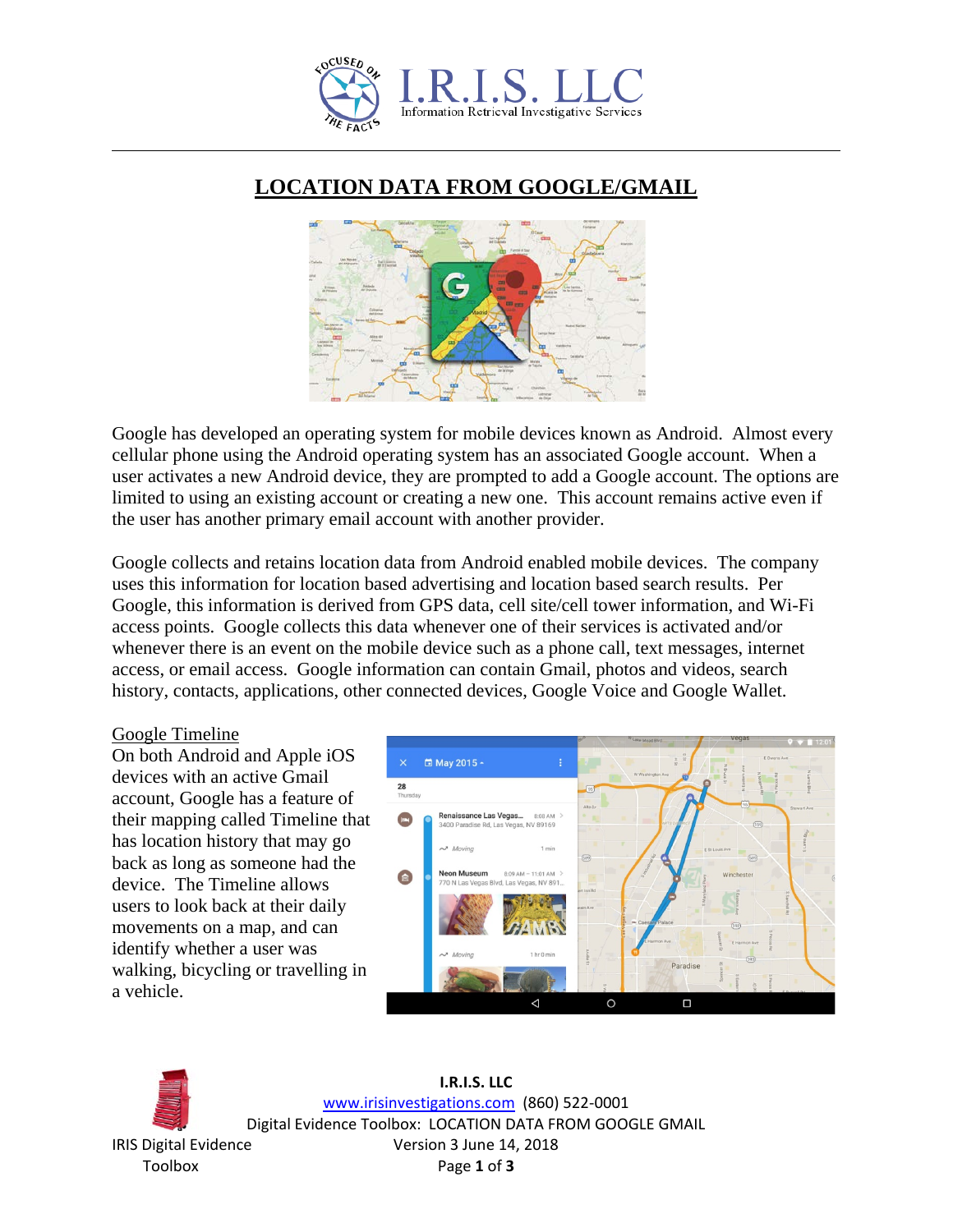

Every time the phone establishes a location point, the system makes an entry in the user's Timeline history, establishing that the user was in that place at that time. The slower a person is moving can make the timeline more detailed. Google Photos users can even incorporate photos into the stream if the systems are fully integrated.

Location data is only stored in users' Google accounts if they enable the feature. Individual users can turn it off, but users often don't. Users have the ability to edit or delete specific locations in their history, or an entire day. There is no indication data is recoverable from Google once it has been deleted by the user.



The expansion of Google's Timeline feature, launched in July 2015, allows investigators to obtain detailed information about where someone has been – down to the longitude and latitude – over the course of years. Previously, law enforcement could only yield recent location information. Typically, police will include a non-disclosure order with their search warrants for Google data, which prevents the company from notifying the account holder that their data is being provided to law enforcement.

## **Language of Court Order**

*"This affidavit is being submitted in support of an application for authorization to search all location data, whether derived from Global Positioning System (GPS) data, cell site/cell tower triangulation/trilateration, and precision measurement information such as timing advance or per call measurement data, and Wi-Fi location, including the GPS coordinates and the dates and times of all location recordings, from Google, Inc. ("Google"), located in Mountain View, California, possessing the aforementioned records for the account, jimbrown@GMAIL.COM, from January 27, 2015, to February 7, 2015."*